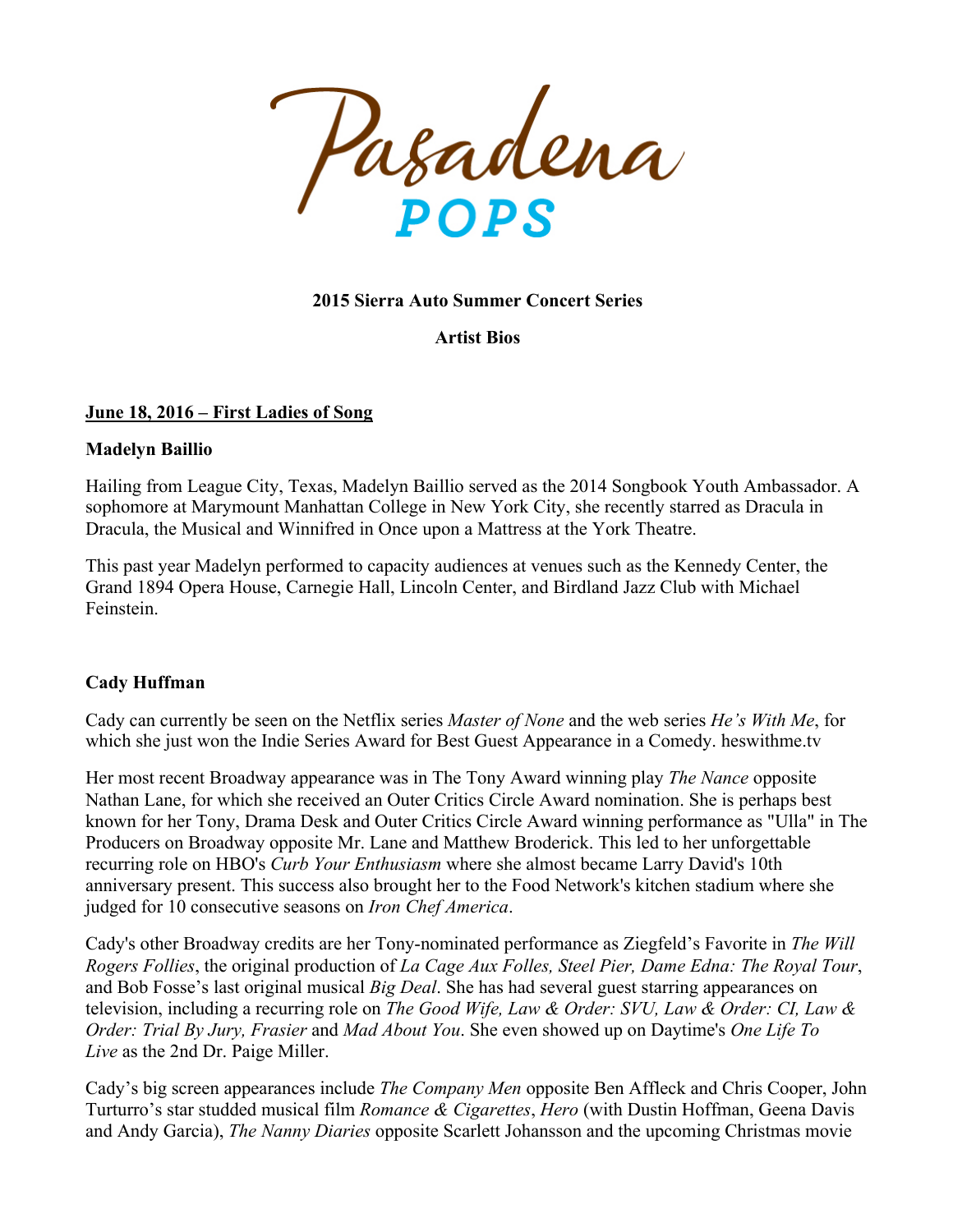*Love The Coopers*. She also has starring roles in the indy films *Molly's Theory of Relativity, Dare, \$20 Drinks, Billy's Dad Is a Fudgepacker*, *Space Marines* and *Throw the Hoolihan*. She also produced and stars in film festival favorite *Sunday on the Rocks* which won 2nd Place Feature at the New Haven Film Festival.

Cady often lends her talents and resources to several charitable causes, including Creative Alternatives of New York (CANY.org), AIDS awareness, breast cancer research, women's heart health and animal rights. As an advocate for the arts, she has traveled to Washington to speak to Senators and Congresspersons and has spoken on panels at Sundance Film Festival and Brown and Harvard Universities focusing on the arts and first amendment rights. She is passionate about keeping the arts in public schools and helping young people realize their potential.

#### **Lynn Roberts**

Those of us who have been privileged to share many musical moments with Lynn Roberts, are grateful that she has prevailed as one of the few stars to bridge the decades. Her dedication and success have provided us with a legacy of an endless flow of wonderful music from the big band era to the present. It takes only one short session with her to convince anyone, that Lynn Roberts is their favorite singer, and one of the super songbirds of all time.

Lynn started her exciting career with Charlie Spivak at the age of 15, beating out sixty other candidates for the job. Songbird Roberts spent one year with Charlie, a year with Vincent Lopez, five years with Tommy and Jimmy Dorsey, ten years with Benny Goodman and four years with Harry James.

She also shared the spotlight with Sammy Kaye for a year and a half, on the ABC show *Music from Manhattan*. Lynn also sang with the Pied Pipers for many years. Her career momentum led her to stellar performances throughout the United States, Europe, Japan and Israel. Many famous clubs became routine stops on her busy schedule. The Cafe Rouge at the Statler Hotel in Manhattan, the Coconut Grove and the Palladium in L.A. and the renowned Paramount Theatre in New York with the fabulous Dorsey Brothers and Frank Sinatra. Lynn has the distinction of being the ONLY girl singer to have sung with all these superstar band leaders.

In 1978 producer Michael Bennett featured her as "Marlene" the girl singer in the Broadway production of "Ballroom". It was there that critic Rex Reed said "Lynn Roberts sings like an angel, and the way she handles "Dreams", the evening's best song, is a thing of pure beauty." In recent years Lynn has been deluged with requests for special appearances at jazz festivals, on major cruise lines, television specials, famous night spots, and private parties both here and abroad.

The symphony orchestras of Buffalo, Palm Beach, Corpus Christi and Albuquerque have featured Lynn in major productions ranging from specials dedicated to Judy Garland, to the big band era as a whole. Starting in January of 1997, she will be appearing with Doc Severensen, another Tommy Dorsey alumni, and symphony orchestras, doing a tribute to the big bands. When jazz fests in North Carolina, Maryland, Finland, and other areas are not using her talents, the Songbird may find herself booked at the Rainbow Room, Tavern On The Green's Chestnut Room, or with the Tommy Dorsey band at the Alabama Theatre in Myrtle Beach. Lynn has also been featured in two PBS specials that have aired frequentlydue to their popularity. She recently completed her new CD, *The Men in My Life,* using the spectacular big band "Reunion," made up of musicians from the "Air Men Of Note," and the "US Navy Commanders." All in all, she's still as pretty as her pictures, enjoying the best "voice" of her career, and constantly winning over a growing fan club of listeners throughout the world. A critic said of Lynn's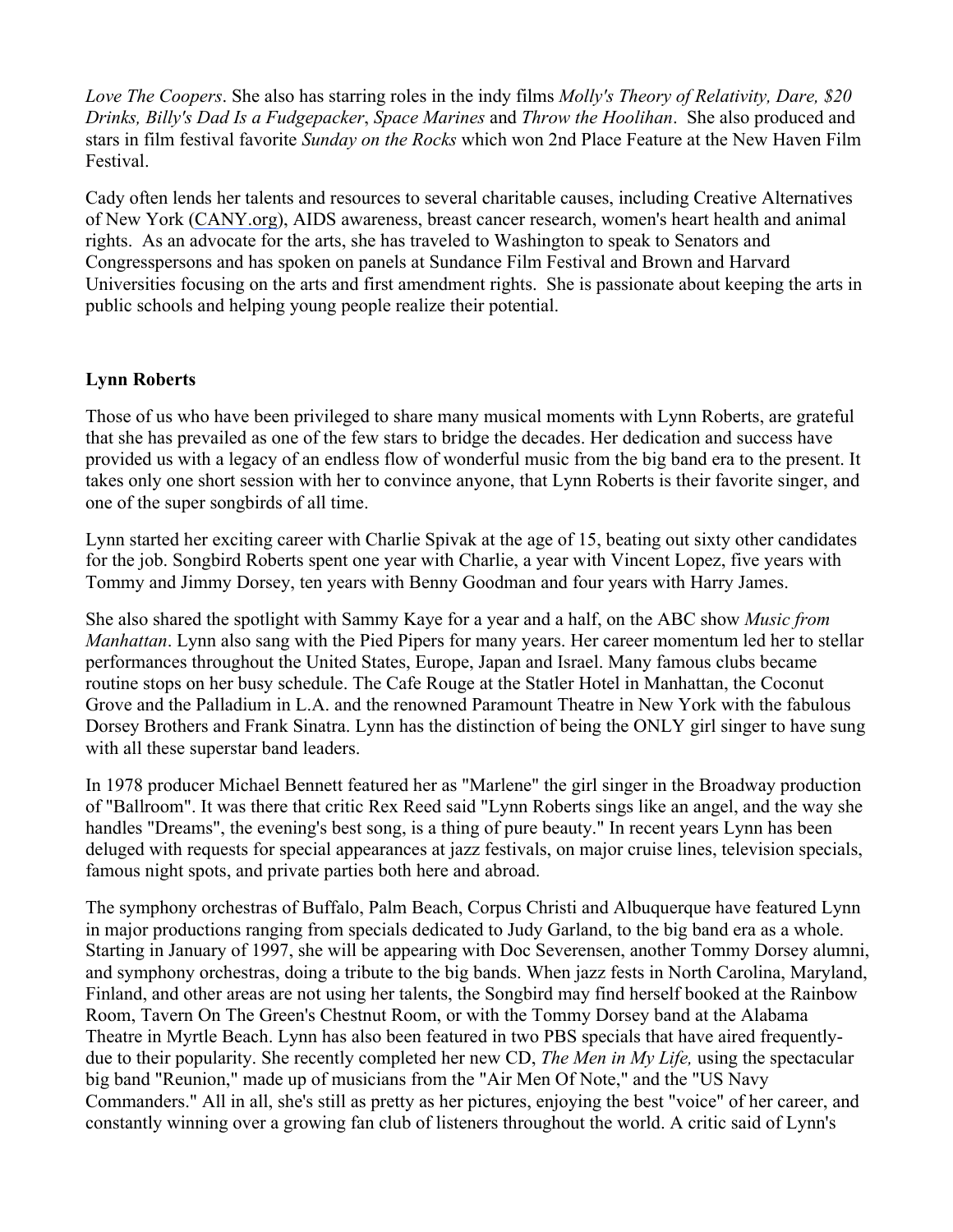recent performance with the Corpus Christi symphony; "There was only one person who seemed to be having more fun than the audience, and that was LYNN."

Born Leonore Theresa Raisig in Brooklyn, New York in 1935, Lynn was raised in Queens by parents at opposite poles of support for their precocious, pre-school singing daughter. Dad --- an accountant who always longed for his own show-biz career, prevailed, and Lynn began performing in vaudeville at age eight - during summer vacations. It was there that she appeared in the company of such greats as Abbott and Costello and Rody McDowell.

# **July 9, 2016 – Music of Billy Joel**

#### **Michael Cavanaugh**

Michael Cavanaugh is the New Voice of the American Rock & Roll Songbook. A charismatic performer, musician and actor, made famous for his piano/lead vocals in the Broadway Musical Movin' Out.

Michael Cavanaugh was handpicked by Billy Joel to star in title role and evokes a style rivaling the Piano Man. Michael appeared in the show for 3 years and over 1200 performances, receiving accolade after accolade, which culminated in 2003 with both Grammy and Tony award nominations.

Michael began playing at age 7, when his parents bought their first piano. Encouraged by family and friends, and inspired by his hero Billy Joel, Michael formed his first band at age 10 and began playing local functions, fine-tuning the craft that would become his chosen career. His first full time gig as a musician was an extended engagement in Orlando Florida at a piano bar called Blazing Pianos. In January of 1999, Michael received an offer that would unknowingly change his life, with an opportunity to play Las Vegas at the famed "New York, New York Hotel and Casino." It was there that Billy Joel spotted Michael and joined him on stage one fateful night of February 2001. It only took 2 songs before Billy was convinced that he had found his new Piano Man, Michael Cavanaugh. Michael closed up shop at New York, New York and moved to New York City to work alongside Billy Joel and Twyla Tharp, to shape the Broadway Musical that would be called *Movin' Out.*

With the close of *Movin' Out* at the end of 2005, Michael began touring in his own right, creating a show that reinterprets the modern pop/rock songbook. Michael soon became one of the hottest artist's in the corporate/events market. He continues to perform worldwide for company and charity events as well as sporting events including PGA tour events, the US Open, the Indy 500. It wasn't long before Symphony Orchestras discovered Michael's talents and audience appeal. He accepted his first orchestral booking, *Michael Cavanaugh – The Songs of Billy Joel and more* which debuted in April of 2008 with the Indianapolis Symphony and continues to tour. In October 2008, he signed with Warner/ADA to distribute his first CD titled *In Color*. In June, 2010, Michael debuted his second symphony show in the *Generations of Rock* series entitled *Michael Cavanaugh: The Songs of Elton John and more* and then debuted his third symphony show *Singers and Songwriters: the music of Paul Simon, Neil Diamond and James Taylor* in 2012. He continues to tour all three symphony productions.

## **Larry Blank**

Resident Pops Conductor, Larry Blank is one of the most prolific and sought after composers, conductors, and orchestrators in the entertainment business today. His work has been presented all over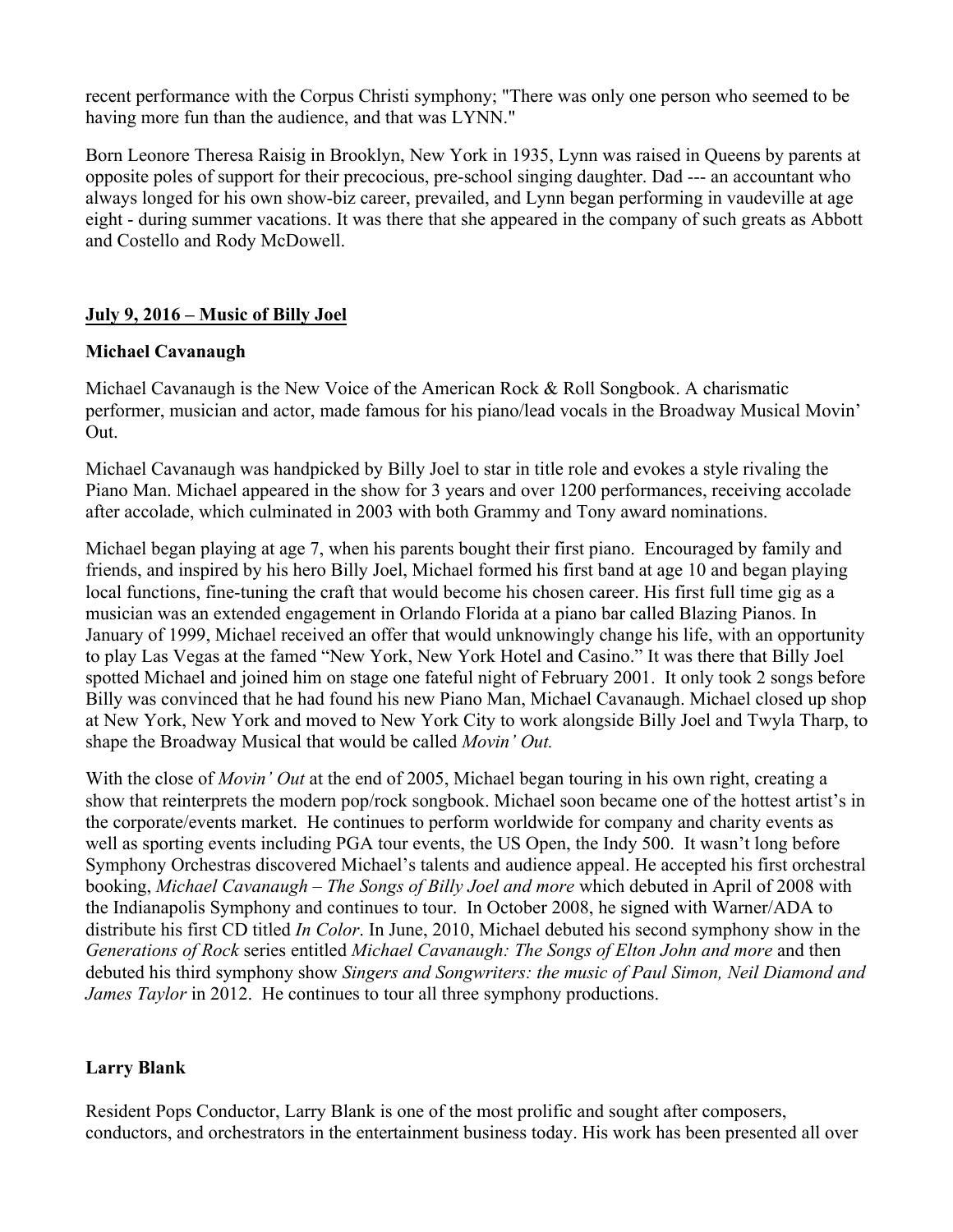the world, including some of Broadway's most successful musicals, Carnegie Hall, and top television and film projects.

He was the Music Director/Conductor and/or vocal arranger for many shows on Broadway and in Los Angeles including *They're Playing Our Song, Evita, Sugar Babies, La Cage Aux Folles*, *Phantom Of The Opera, Onward Victoria, Copperfield*, *Colette*, *A Chorus Line* and *A Little Night Music*. He has been nominated three times for both the Tony Award and the Drama Desk Award for his orchestrations in *The Drowsy Chaperone*, *Irving Berlin's White Christmas* and with Marc Shaiman *for Catch Me If You Can.* Larry received a Drama Desk Nomination for orchestrations for *A Christmas Story*

Larry contributed to the orchestrations for both the stage and film production of *The Producers,* the film *Chicago and* is a regular conductor and arranger for BBC RADIO 2 Friday Night Is Music Night in the UK. Larry is also the Music Supervisor and Orchestrator (along with Mark Cumberland) for the *Olivier Awards* in London.

Blank has worked with top talent from varied fields of the entertainment world, notably as personal conductor to Michael Crawford. He has also worked with Michael Feinstein, Marvin Hamlisch, Bernadette Peters, Kelsey Grammar, Christine Baranski, Roberta Flack, Pete Fountain, Peabo Bryson, Sally Kellerman, Nancy Dussault, Marc Shaiman, Jerry Herman, Ann- Margaret, Davis Gaines, Bette Midler, George Benson, Placido Domingo, Randy Newman, Trisha Yearwood, Tom Scott, Quincy Jones, Michael Bolton, John Raitt and Diana Rigg.

Blank's background includes orchestrating and arranging songs for *South Park* and was Music Supervisor and Orchestrator for Jerry Herman's movie, *Mrs. Santa Claus* starring Angela Lansbury and Charles Durning. Some of the films he lent his talent to include *The Kid, Kiss The Girls*, *The American President, Forget Paris, City Slickers II, The Net, That<sup><i>I*</sup>s Entertainment III, North, I<sup>*I*</sup>d Do Anything, and *Stuart Saves His Family*. Blank's music can be heard on the animated feature films, *Cats Don't Dance* and *All Dogs Go To Heaven* as well as the *101 Dalmations Christmas Special*.

Mr. Blank's television work includes orchestrating and composing music for several of the *Grammy Awards* and *Academy Award* shows as well as numerous television movies and shows.

Mr. Blank has guest conducted most of the orchestras throughout the world, including *The San Francisco Symphony, The New York Philharmonic, Western Australia Symphony Orchestra, The Los Angeles Philharmonic, Palm Beach Pops, Auckland Symphony, The National Symphony Orchestra, The Boston Pops, The Chicago Symphony Orchestra, Calgary Symphony, New Orleans Symphony and Toronto* 

# **July 31, 2016 – The Sinatra Project Vol. 2**

## **Michael Feinstein**

Michael Feinstein has built a dazzling career over the last three decades bringing the music of the Great American songbook to the world. From recordings that have earned him five Grammy Award nominations to his Emmy nominated PBS-TV specials, his acclaimed NPR series and concerts spanning the globe – in addition to his appearances at iconic venues such as The White House, Buckingham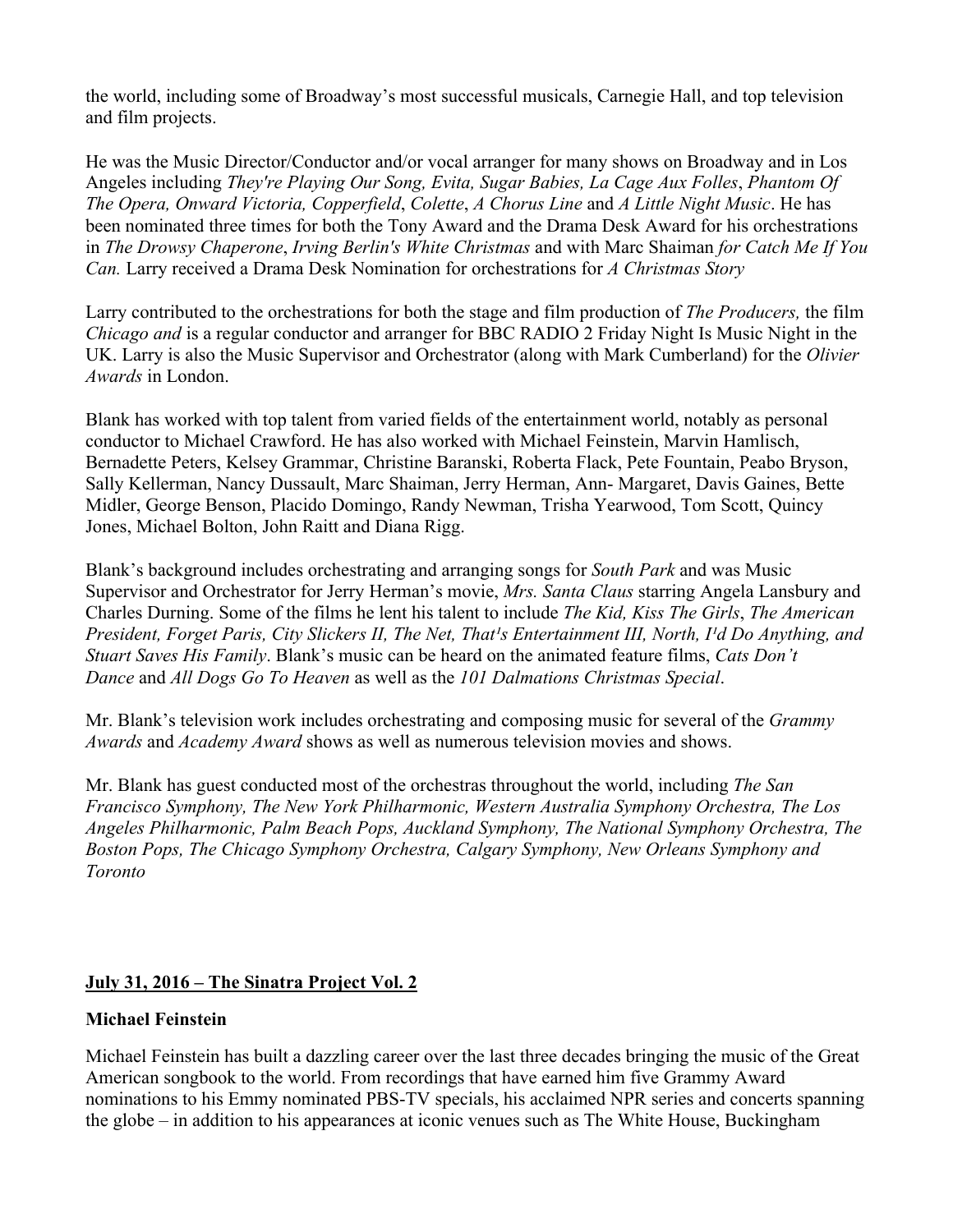Palace, Hollywood Bowl, Carnegie Hall and Sydney Opera House – his work as an educator and archivist define Feinstein as one of the most important musical forces of our time.

In 2007, he founded the Great American Songbook Foundation, dedicated to celebrating the art form and preserving it through educational programs, Master Classes, and the annual High School Songbook Academy. This summer intensive open to students from across the country has produced graduates who have gone on to record acclaimed albums and appear on television programs such as NBC's "America's Got Talent." Michael serves on the Library of Congress' National Recording Preservation Board, an organization dedicated to ensuring the survival, conservation and increased public availability of America's sound recording heritage.

The most recent album from his multi-platinum recording career is *A Michael Feinstein Christmas* from Concord Records. The CD features Grammy Award -winning jazz pianist Alan Broadbent (Paul McCartney, Diana Krall, Natalie Cole). Feinstein earned his fifth Grammy Award nomination in 2009 for *The Sinatra Project*, his CD celebrating the music of "Ol' Blue Eyes." *The Sinatra Project, Volume II: The Good Life* was released in 2011. He released the CDs *The Power Of Two* – collaborating with "Glee" and "30 Rock" star Cheyenne Jackson – and *Cheek To Cheek*, recorded with Broadway legend Barbara Cook. For Feinstein's CD *We Dreamed These Days*, he co-wrote the title song with Dr. Maya Angelou.

His Emmy Award-nominated TV special *Michael Feinstein – The Sinatra Legacy*, which was taped live at the Palladium in Carmel, IN, aired across the country in 2011. The PBS series "Michael Feinstein's American Songbook," the recipient of the ASCAP Deems-Taylor Television Broadcast Award, was broadcast for three seasons and is available on DVD. His most recent primetime PBS-TV Special, "New Year's Eve at The Rainbow Room" *–* written and directed by "Desperate Housewives" creator Marc Cherry *–* aired in 2014. For his nationally syndicated public radio program "Song Travels," Michael interviews and performs alongside of music luminaries such as Bette Midler, Neil Sedaka, Liza Minnelli, Rickie Lee Jones, David Hyde Pierce and more.

Feinstein was named Principal Pops Conductor for the Pasadena Symphony in 2012 and made his conducting debut in June 2013 to celebrated critical acclaim. Under Feinstein's leadership, the Pasadena Pops has quickly become a premier orchestral presenter of the Great American Songbook with definitive performances of rare orchestrations and classic arrangements. He launched an additional Pops series at the Kravis Center for the Performing Arts in Palm Beach, Florida in 2014.

Michael's book *The Gershwins and Me* – the *Los Angeles Times* best-seller from Simon & Schuster – features a new CD of Gershwin standards performed with Cyrus Chestnut at the piano.

Feinstein serves as Artistic Director of the Palladium Center for the Performing Arts, a \$170 million, three-theatre venue in Carmel, Indiana, which opened in January 2011. The theater is home to diverse live programming and a museum for his rare memorabilia and manuscripts. Since 1999, he has served as Artistic Director for Carnegie Hall's "Standard Time with Michael Feinstein" in conjunction with ASCAP. In 2010 he became the director of the Jazz and Popular Song Series at New York's Jazz at Lincoln Center.

Feinstein's at the Nikko, Michael's nightclub at San Francisco's Nikko Hotel, has presented the top talents of pop and jazz since 2013. He debuted at Feinstein's/54 Below, his new club in New York, late in 2015. His first venue in New York, Feinstein's at the Regency, featured major entertainers such as Rosemary Clooney, Glen Campbell, Barbara Cook, Diahann Carroll, Jane Krakowski, Lea Michele, Cyndi Lauper, Jason Mraz and Alan Cumming from 1999 to 2012.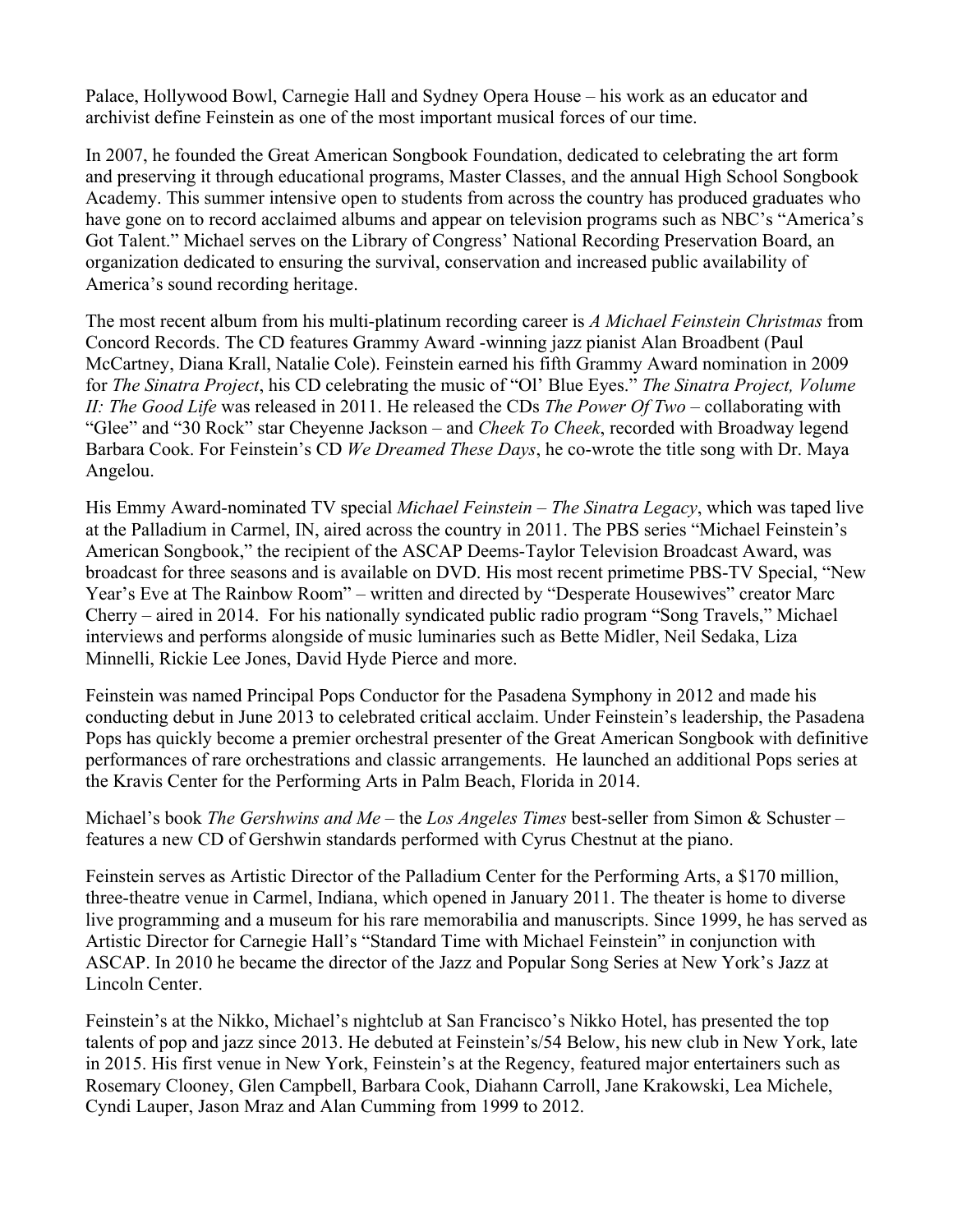He has designed a new piano for Steinway called "The First Ladies," inspired by the White House piano and signed by several former First Ladies. It was first played to commemorate the Ronald Regan centennial on February 6, 2011.

In 2013 Michael released *Change Of Heart: The Songs of Andre Previn* in collaboration with four time Oscar and eleven time Grammy Award-winning composer-conductor-pianist Andre Previn. The album celebrates Previn's pop songs and motion picture classics. Earlier album highlights include *Hopeless Romantics*, a songbook of classics by Michael's late friend Harry Warren, recording with legendary jazz pianist George Shearing. His album with songwriting icon Jimmy Webb, *Only One Life – The Songs of Jimmy Webb*, was named one of "10 Best CDs of the Year" by *USA Today*.

Feinstein received his fourth Grammy nomination for *Michael Feinstein with the Israel Philharmonic Orchestra*, his first recording with a symphony orchestra. The year before, Rhino/Elektra Music released *The Michael Feinstein Anthology*, a two-disc compilation spanning 1987 to 1996 and featuring old favorites and previously-unreleased tracks.

Michael was born and raised in Columbus, Ohio, where he started playing piano by ear as a 5-year-old. After graduating from high school, he moved to Los Angeles when he was 20. The widow of legendary concert pianist-actor Oscar Levant introduced him to Ira Gershwin in July 1977. Feinstein became Gershwin's assistant for six years, which earned him access to numerous unpublished Gershwin songs, many of which he has since performed and recorded.

Gershwin's influence provided a solid base upon which Feinstein evolved into a captivating performer, composer and arranger of his own original music. He also has become an unparalleled interpreter of music legends such as Irving Berlin, Jerome Kern, Johnny Mercer, Duke Ellington and Harry Warren. Feinstein has received three honorary doctorates.

Through his live performances, recordings, film and television appearances, and his songwriting (in collaboration with Alan and Marilyn Bergman, Lindy Robbins, Bob Merrill and Marshall Barer), Feinstein is an all-star force in American music.

For more information, please visit www.MichaelFeinstein.com.

# **August 20, 20156 – Cole Porter Night**

## **Catherine Russell**

Vocalist Catherine Russell is a native New Yorker, born into musical royalty. Her father, the late Luis Russell, was a pioneering pianist/composer/bandleader and Louis Armstrong's long-time musical director. Her mother, Carline Ray, has performed with Mary Lou Williams and International Sweethearts of Rhythm. Catherine's professional life began early. After graduating with honors from the American Academy of Dramatic Arts, she embarked upon musical adventures with Carrie Smith, Steely Dan, David Bowie, Cyndi Lauper, Paul Simon, Jackson Browne, Michael Feinstein, Levon Helm, and Rosanne Cash.

Her 2006 debut album "Cat", (World Village/Harmonia Mundi), garnered rave reviews, paving the way for her 2008 sophomore release, "Sentimental Streak". Catherine has been a guest on *Late Night with Conan O'Brien,* PBS-TV's *Tavis Smiley Show*, and NPR's *Fresh Air, Piano Jazz, Mountain Stage, World Café*, and *JazzSet.* She has won a prestigious German Record Critics' Award and a Living Blues magazine's critics' poll. L'Acadamie du Jazz in France chose "Sentimental Streak" as finaliste for Prix du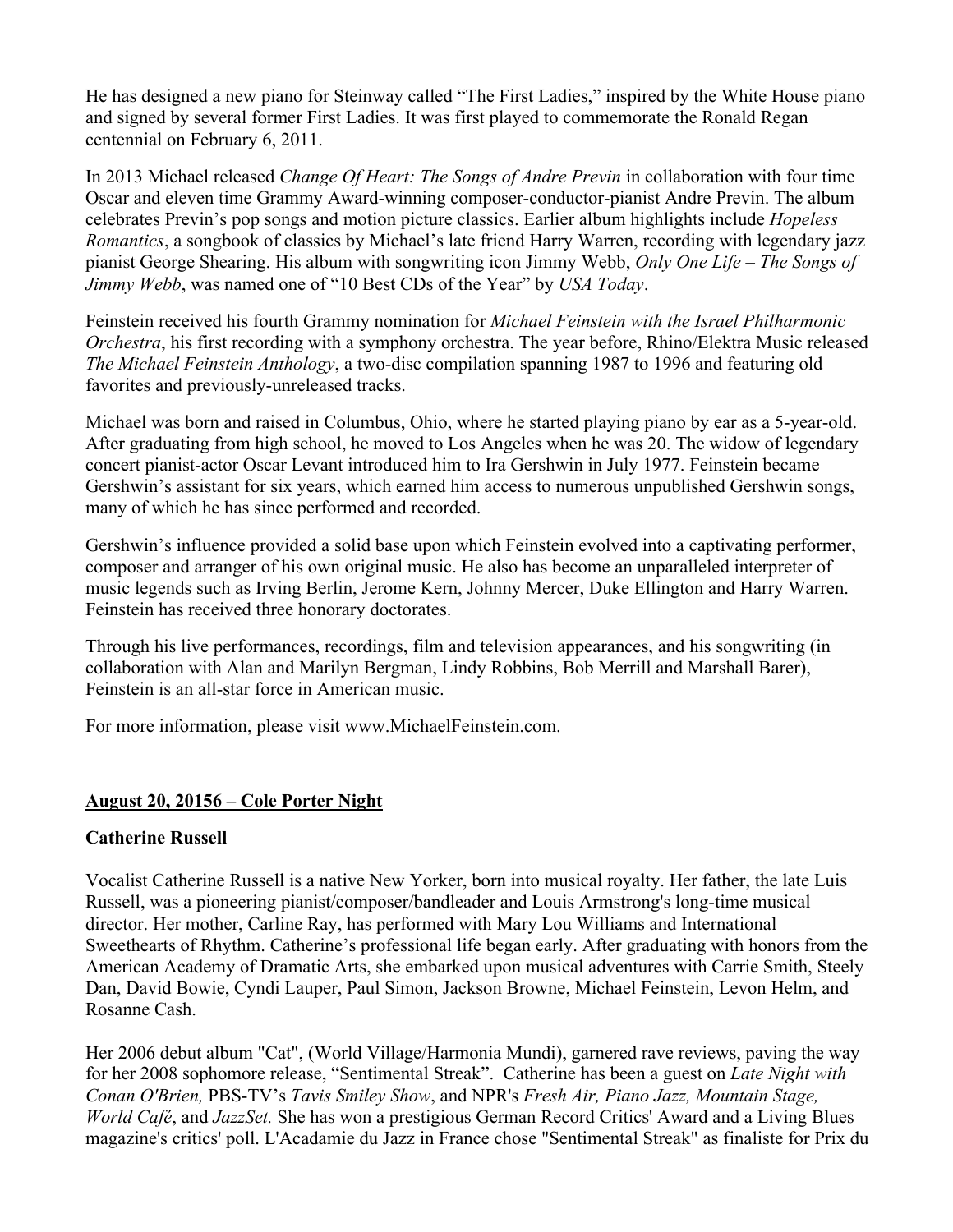Jazz Vocal. Catherine Russell's third album, "Inside This Heart of Mine", reached #1 on JazzWeek and Roots Music Report's radio charts, while also charting on Billboard and reaching #1 on I-Tunes jazz charts. A fourth album, "Strictly Romancin'" was released in February 2012. Catherine Russell won a Grammy Award as a featured artist on the soundtrack album for the HBO-TV series, *Boardwalk Empire*.

With universal acclaim, Catherine Russell has performed on three continents. She's been a hit at major Jazz Festivals including Monterey, Newport, North Sea, JazzAscona, Montreal, Bern, Rochester International, Tanglewood, and at sold out venues like The Kennedy Center in Washington, D.C., Scullers in Boston, The Dakota in Minneapolis, Dizzy's Club in NYC, and Yoshi's in San Francisco. All Music Guide says, "Russell emerged as a retro old school vocalist for the ages."

Her repertoire features a selection of gems from the 1920s through the Present; vital interpretations, bursting with soul and humor. With an off-the-beaten-path song selection, sparkling acoustic swing, and a stunning vocal approach, Catherine Russell has joined the ranks of the greatest interpreters and performers of American Popular Song.

# **Nick Ziobro**

A dynamic new voice in the world of classic American standards, Nick Ziobro was the winner of the 2012 Great American Songbook High School Vocal Academy and Competition. The 19-year-old native of upstate New York spent a year serving as the Youth Ambassador of the Great American Songbook and was featured in Season 10 of America's Got Talent as part of the singing duo "Nick & Eddie". He is currently pursuing a BFA at Rider University.

When he made his New York debut at Feinstein's at Loews Regency onstage with Michael Feinstein and Marilyn Maye, *The New York Times* praised him for "an easy swinging confidence and charm that suggested he could evolve into another Michael Bublé." Nick earned a host of rave reviews around the country. He was hailed as "a budding young talent" by *LA Weekly*, and called "a radiant presence" from *Edge Los Angeles*, "absolutely breathtaking" by the *Carmel Current* and "stunning" by the *Napa Valley Register*.

In addition to opening for Feinstein, Barbara Cook and Marilyn Maye, other performances include the Pasadena Pops with Marvin Hamlisch, Benaroya Hall in Seattle, Davies Symphony Hall in San Francisco, The Nugget in Reno, the Cincinnati Pops at Riverbend Music Center, and the Napa Valley Opera House. Nick also performed at the inaugural induction gala for the Great American Songbook Hall of Fame in June 2012 alongside Barry Manilow, Andrea McArdle, Clay Aiken and Lari White. He was invited to perform the National Anthem at the Indianapolis Colts game in September 2012.

Nick's association with world renowned Great American Songbook interpreter Michael Feinstein, has afforded him the opportunity to perform all over the country. Recent performances include opening for B.B. King at Syracuse Jazz Fest and joining Michael Feinstein at the Wynn Las Vegas, Jazz at Lincoln Center and Carnegie Hall.

Ziobro released his debut album – *A Lot of Livin' To Do* - produced by Michael Feinstein and featuring jazz greats Bucky Pizzarelli, Tedd Firth, Jay Leonhart and more - was released in 2014.

## **September 10, 2016 - A Salute to Warner Bros.**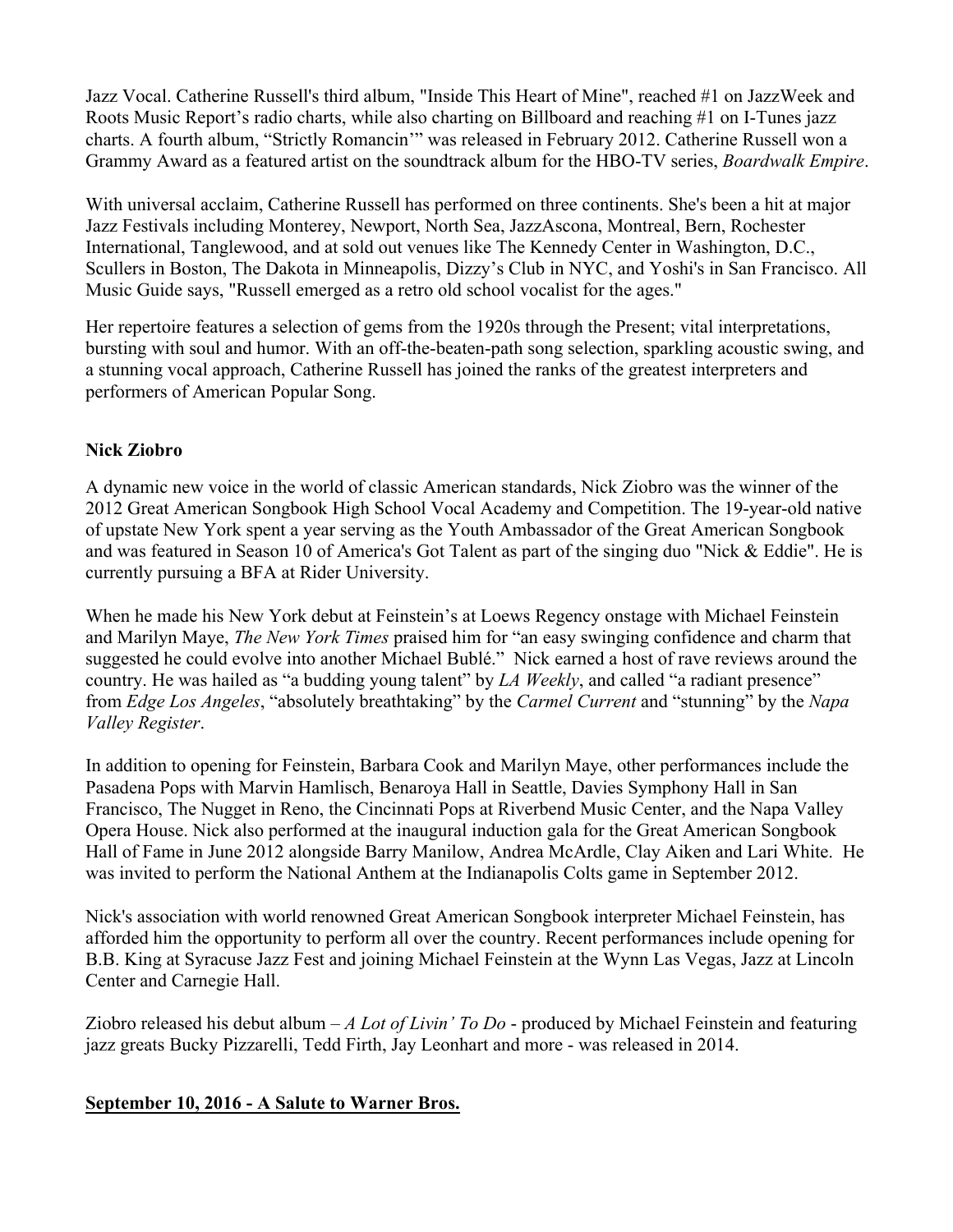# **Allyson Briggs**

"Allyson Briggs is a female Frank Sinatra with the looks of Marilyn Monroe."

– *Times Square Chronicles*.

The songbird and bandleader of Fleur Seule, a 1940s Jazz and Swing band dedicated to the music of the big band days. Allyson grew up singing and loving this music, performing it from a very young age, and as she acquired more lingual prowess at NYU, expanded her scope of repertoire to include music in seven languages, with plans for more.

On a mission to revive the greatest music ever written, now for her generation, she strives to share her love and passion for the joy and the glamour of it all. She believes in the power of simplicity, the playfulness of music, and the Great American Songbook. She is an old soul who refined her craft in New York City and has been making great strides in bringing the best of music back for some, and anew to the younger set. She is honored to share a stage and a mission with the incomparable Michael Feinstein.

For more information, visit: www.fleurseule.com.

## **Todd Murray**

During an era when there is a shortage of male baritone jazz and cabaret singers, Todd Murray has emerged as a notable interpreter of standards, newer material, and his own originals. Blessed with a deep baritone voice, Todd is an intimate performer who excels on romantic ballads, swings at every tempo, and does justice to the lyrics that he sings.

Born in a small farming community in Pennsylvania, he learned many older standards from his aunt who played stride piano. He moved to New York City not long after college and soon was performing as the lead singer for Royal Viking Cruise Line, many roles at the famous Paper Mill Playhouse, and the lead in New York Gilbert and Sullivan Player's off-Broadway production of *The Gondoliers*. He was in the first Broadway touring company of *The Secret Garden*.

"I moved to Los Angeles to pursue a business venture and as it happened I was cast in a production of *Much Ado about Nothing* at South Coast Repertory that was set in the 1920s. They wanted me to sing in a Bing Crosby style and I began to realize my joy in singing American Standards." Todd was soon presenting his first cabaret show, *Let's Face the Music* directed by Art Manke at Hollywood's famed Cinegrill, then in New York and nationally.

His debut solo CD, titled *When I Sing Low*, features Murray's baritone accompanied by a full orchestra – a rarity these days, and was named "Best Vocal Recording" by TheaterMania.com. The sublime vocalist, Sue Raney, joined Todd on "Just in Time." The catchy "Could 'Ja," is one of his favorite numbers on the recording. He is only the third vocalist to perform this obscure song, joining the esteemed company of Frank Sinatra and Nat King Cole. Another highlight is Todd's original composition, "When I Sing Low." "Since I have a bass-baritone voice and the tenor became king in most new Broadway shows, there were not a lot of new roles for me. This predicament led me to write 'When I Sing Low,' which in a witty way sums up the virtues of baritone singers."

The release of the CD, *When I Sing Low,* led to a higher profile on the national cabaret circuit. He performed many times at the acclaimed New York Cabaret Convention at Town Hall, NYC, Rose Hall